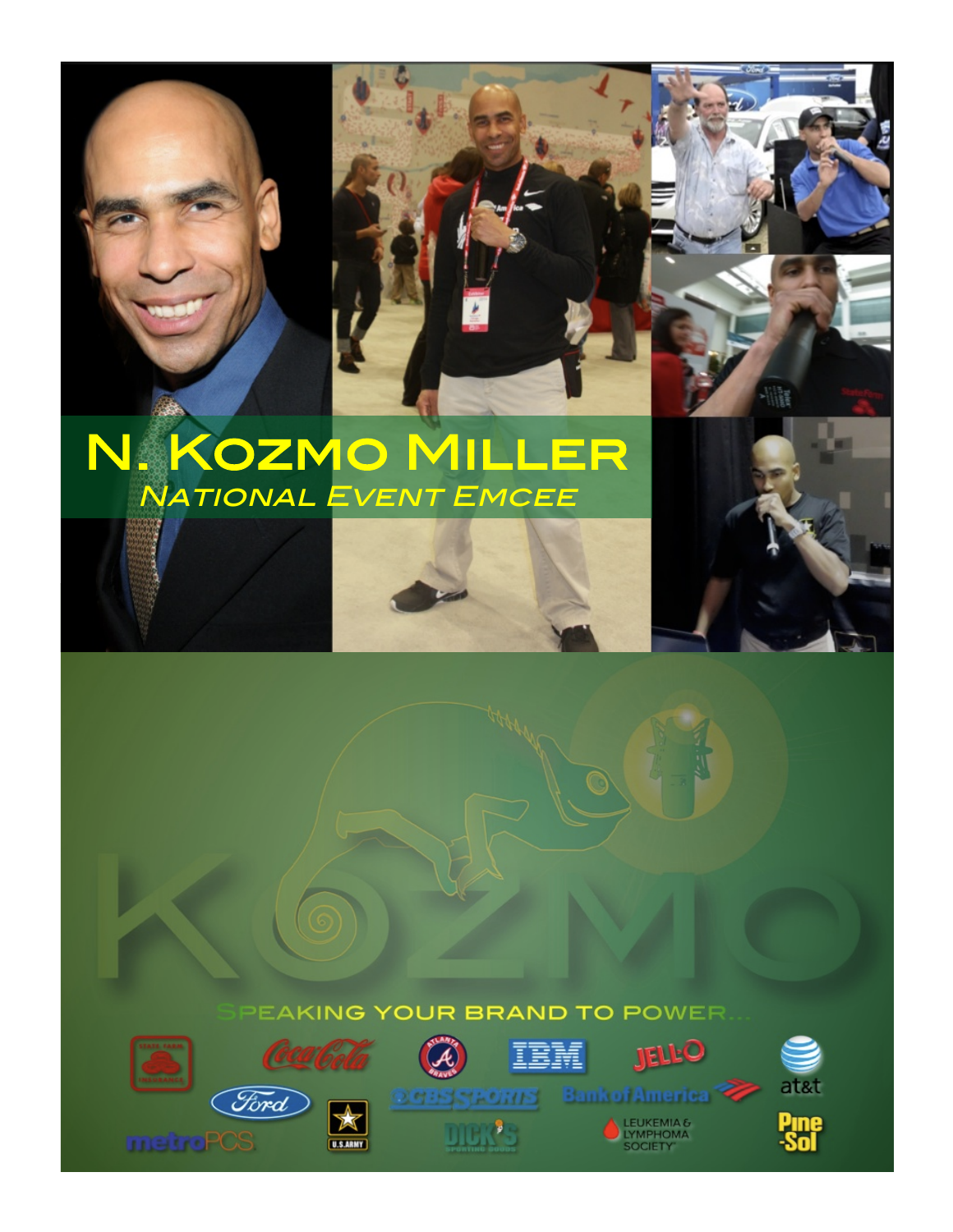### General Info!

•Atlanta-based, National Emcee For Events Of All ! Types ! •VOG announcer! •Voice over artist! **A GUY WITH ZERO STAGE FRIGHT** 

#### Educational/career backgrounds!

•BA in Theater Arts! •radio broadcasting! •Public speaking ! •voice over: commercial, narration, animation (professionally trained)!

#### Voice Type!

•Natural register: Baritone ! •smooth, powerful, thunderous, warm and inviting. ! •Kozmo works to create atmospheres full of excitement, energy, tranquility, Savoir-faire !

## Event Emcee Experience!

•13-year Veteran emcee for national marketing ! programs ! •Sporting Events For NASCAR, Major League ! Soccer, NFL Fan Villages, auto shows! SOCCER, NFL FAN VILLAGES, AUTO SHOWS<br>•REPEAT APPEARANCES AT THE NCAA FINAL FOUR AND

THE CHICAGO BANK OF AMERICA MARATHON.

#### Off-stage announcing!

V.O.G announcer at numerous festivals and corporate events such as city of Atlanta state of the City Breakfast, the Platform Summit and MICROSOFT IGNITE.

WHETHER LIVE IN PERSON OR IN THE STUDIO, KOZMO HAS the skills and experience to breathe life into your event! To see Kozmo in emcee action and view his reel and other clips, please click on the link below:!

https://www.youtube.com/watch?v=cxUQJMgnqFQ!